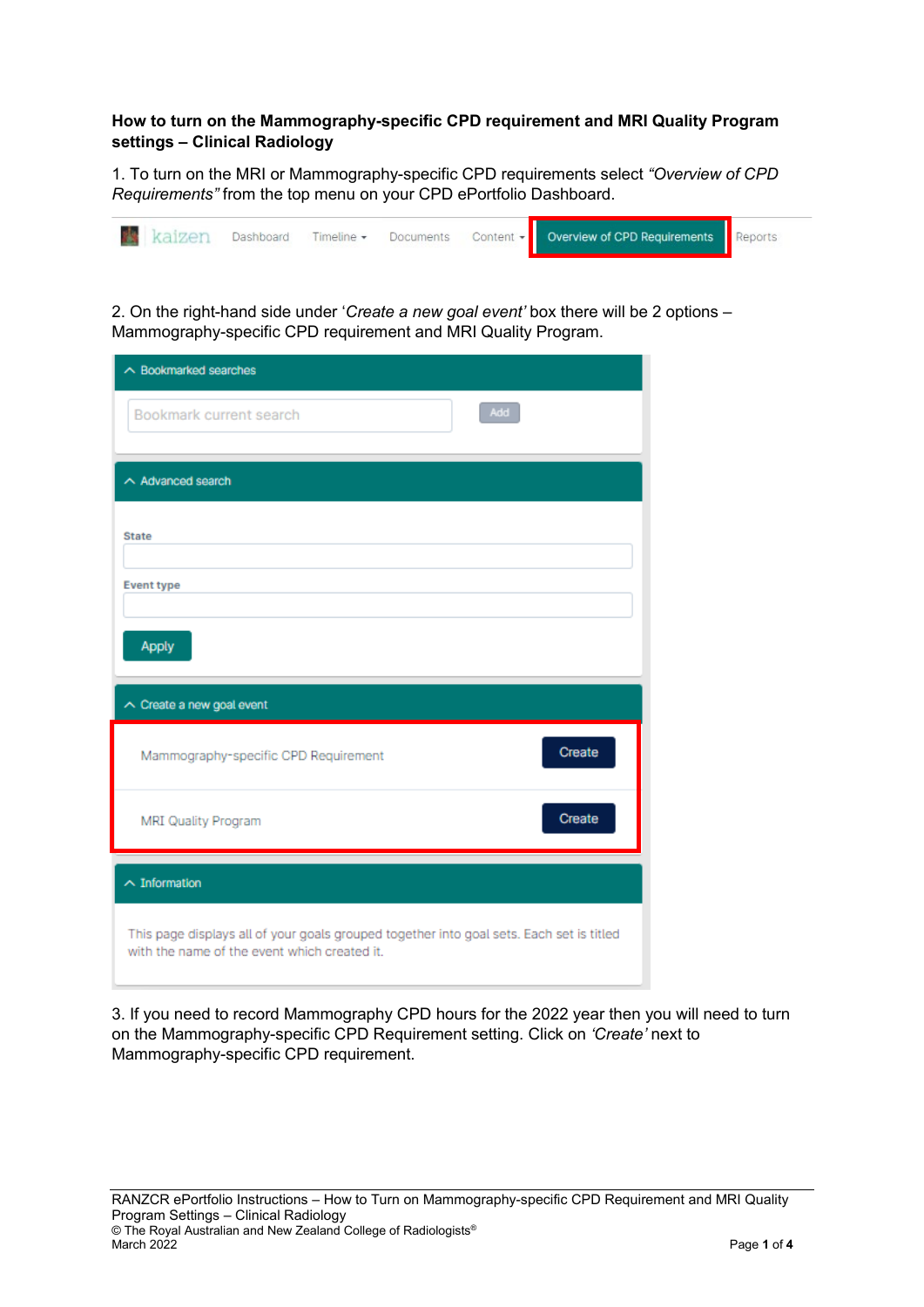4. Using the below form please click on the field and using the calendar, set the *'Date occurred on'* as 1/01/2022. Please also set the *'End date'* as 31/12/2022. This sets the Mammographyspecific CPD Requirement for the 2022 year.

| New Mammography-specific CPD Requirement<br>● VERSION 7 → Add tags Link to Overview of CPD Requirements                                                                  |                                                                                     |
|--------------------------------------------------------------------------------------------------------------------------------------------------------------------------|-------------------------------------------------------------------------------------|
| Fields marked with $\star$ are required.                                                                                                                                 |                                                                                     |
| <b>O</b> This event will be added onto your timeline as a SHARED event. Only users with permissions to view this event on your timeline will be able to view this event. |                                                                                     |
| Date occurred on *                                                                                                                                                       | End date $\star$                                                                    |
| 1/1/2022                                                                                                                                                                 | 31/12/2022                                                                          |
| Please indicate the date on which this event occurred.                                                                                                                   | If this event spans multiple days, please indicate the date on which this finishes. |
| <b>Description (optional)</b>                                                                                                                                            |                                                                                     |

5. Go to the bottom of the form and click on the *'Due date for all the goals in this section'* field. Select 31/12/2022 from the calendar. Please disregard the *'Attach files'* button.

| Goal #1 - Mammography-specific CPD hours                                                                             |                                                                                                                                                      |  |  |  |
|----------------------------------------------------------------------------------------------------------------------|------------------------------------------------------------------------------------------------------------------------------------------------------|--|--|--|
|                                                                                                                      | <b>Goal title</b><br>Mammography-specific CPD hours                                                                                                  |  |  |  |
|                                                                                                                      | <b>Goal description</b><br>Clinical radiologists who interpret mammograms must accumulate 4 mammography-specific CPD points throughout the CPD year. |  |  |  |
|                                                                                                                      | <b>Targets</b>                                                                                                                                       |  |  |  |
| Targets break down goals into smaller objectives. It is possible to have multiple targets attached to a single goal. |                                                                                                                                                      |  |  |  |
|                                                                                                                      |                                                                                                                                                      |  |  |  |
| Target #1 - Mammography-specific hours                                                                               |                                                                                                                                                      |  |  |  |
|                                                                                                                      |                                                                                                                                                      |  |  |  |
|                                                                                                                      | Due date for all the goals in this section $\star$                                                                                                   |  |  |  |
|                                                                                                                      | 31/12/2022                                                                                                                                           |  |  |  |
|                                                                                                                      |                                                                                                                                                      |  |  |  |
|                                                                                                                      | こ Attach files                                                                                                                                       |  |  |  |

6. Go to the top of the Mammography-specific CPD requirement form and click on the green *'Submit'* button. Click *'Proceed'*. Your CPD profile is now set to track Mammography-specific CPD hours.

New Mammography-specific CPD Requirement VERSTON 7 Add tags



7. If you need to record MRI CPD hours for the 2022 year then you will need to turn on the MRI Quality Program setting. Please repeat steps 1 and 2 of these instructions then click on *'Create'* next to MRI Quality Program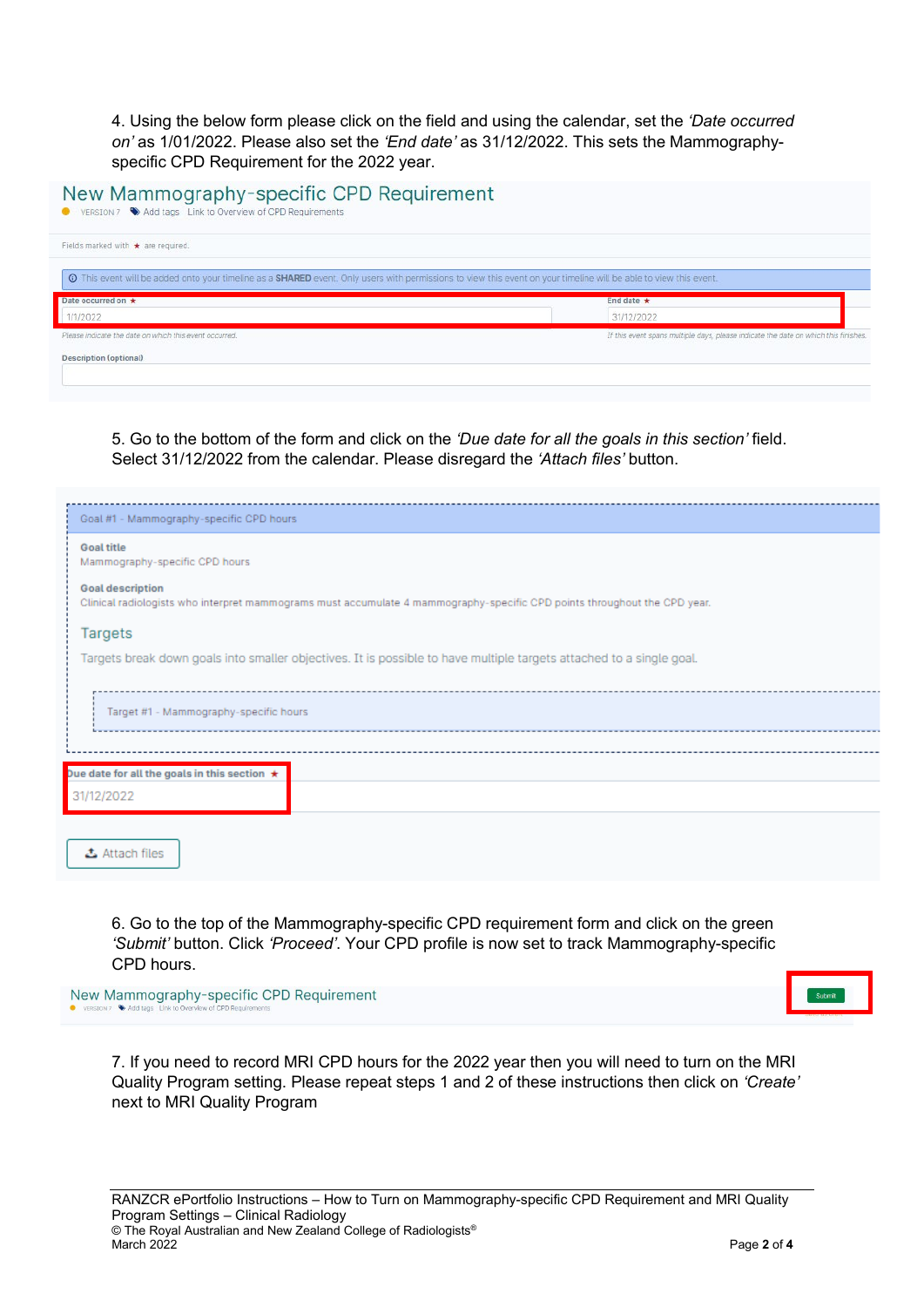8. Using the below form please click on the field and using the calendar, set the *'Date occurred on'* as 1/01/2022. Please also set the *'End date'* as 31/12/2022. This sets the MRI Quality Program for the 2022 year.

| <b>New MRI Quality Program</b><br>● VERSION 3 → Add tags Link to Overview of CPD Requirements |                                                                                                                                                                   |
|-----------------------------------------------------------------------------------------------|-------------------------------------------------------------------------------------------------------------------------------------------------------------------|
| Fields marked with $\star$ are required.                                                      |                                                                                                                                                                   |
|                                                                                               | O This event will be added onto your timeline as a SHARED event. Only users with permissions to view this event on your timeline will be able to view this event. |
| Date occurred on *                                                                            | End date $\star$                                                                                                                                                  |
| /1/2022                                                                                       | 31/12/2022                                                                                                                                                        |
| riease molcate the date on willon this event occurred.                                        | If this event spans multiple days, please indicate the date on which this finishes.                                                                               |

9. Go to the bottom of the form and click on the *'Due date for all the goals in this section'* field. Select 31/12/2022 from the calendar. Please disregard the *'Attach files'* button.

| Goal #1 - MRI-specific CPD hours                                                                                     |  |  |  |  |
|----------------------------------------------------------------------------------------------------------------------|--|--|--|--|
| <b>Goal title</b><br>MRI-specific CPD hours                                                                          |  |  |  |  |
| <b>Goal description</b>                                                                                              |  |  |  |  |
| Targets                                                                                                              |  |  |  |  |
| Targets break down goals into smaller objectives. It is possible to have multiple targets attached to a single goal. |  |  |  |  |
| Target #1 - MRI-specific CPD hours                                                                                   |  |  |  |  |
|                                                                                                                      |  |  |  |  |
| Due date for all the goals in this section $\star$                                                                   |  |  |  |  |
| 31/12/2022                                                                                                           |  |  |  |  |
| ふ Attach files                                                                                                       |  |  |  |  |

10. Go to the top of the MRI Quality Program form and click on the green *'Submit'* button. Click *'Proceed'*. Your CPD profile is now set to track MRI-specific CPD hours.